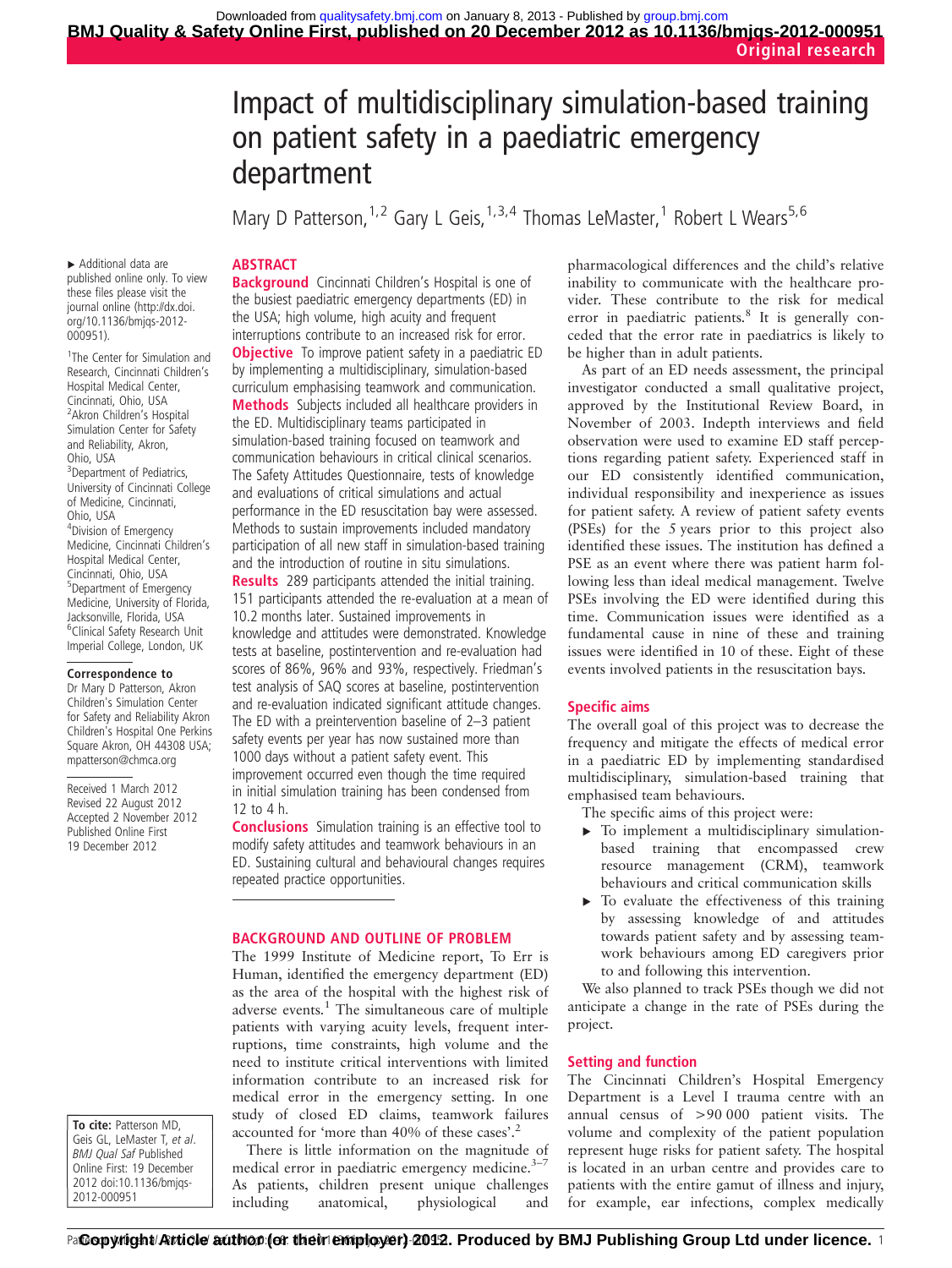fragile patients, patients with acute onset of sepsis and those suffering acute traumatic injury. Approximately 3000 patients annually are assessed as critical and immediately triaged to the resuscitation bays.

Cincinnati Children's Hospital Medical Center (CCHMC) is a teaching institution and provides paediatric education to residents from our own and other institutions. Approximately 45– 55 residents and 12 fellows rotate through our ED monthly. Supervision of all trainees is provided by board-certified paediatric emergency physicians.

#### **METHODS**

The purpose of this project was to adapt the principles of CRM to standardised simulation-based teamwork training for paediatric ED personnel. The training focused on the development of teamwork and communication skills and the use of simulation to provide deliberate practice of these skills in a simulated high risk, time pressured critical environment.<sup>9</sup>

The project was evaluated by the institutional review board and granted exempt status as an educational intervention. Confidentiality statements and video consents were obtained from all participants. While all ED providers were required to participate in the training, they were not required to complete the knowledge test or attitude survey.

#### **Participants**

Participants were ED direct care providers: faculty and staff physicians, nurses, respiratory therapists, paramedics, patient care assistants and medical residents. It was required that all disciplines be represented in each session with the exception of respiratory therapists, who are not always present in the ED. Individuals participating were frequently acquainted with one another, but intact teams from a particular shift were not trained as a group.

#### Intervention

The training was developed based on analysis of the previous 5 years of PSEs and in consultation with a patient safety expert (RW). The intervention was conducted with teams of approximately 8–10 ED personnel and was designed to replicate the teams that care for critical patients. Each group completed the intervention as a multidisciplinary team. The initial intervention took place over 2 days and required approximately 12 h to complete. Prior to the training, participants reviewed an intranet-based presentation incorporating information on the magnitude of risk from medical error, error theory and principles of CRM.

The overall goals of the intervention were that ED personnel would demonstrate increased awareness and knowledge of patient safety. The safety culture would reflect personnel investment in patient safety and reducing medical errors. In a simulated clinical setting, ED personnel would demonstrate the ability to recognise high risk situations and use the acquired skills to prevent or decrease the impact of unexpected events and errors. The intervention included four primary participant goals and competencies which were based on Bloom's taxonomy matrix: knowledge; comprehension; application; analysis and evaluation and synthesis.<sup>10</sup> The four primary goals of the intervention were that participants:

1. Demonstrate knowledge and awareness of high risk situations and factors leading to medical errors in the paediatric ED as demonstrated by a score of 80% or better on a written test.

- 2. Demonstrate knowledge of methods that decrease patient risk in a simulated patient environment as determined by an acceptable performance in this setting.
- 3. Demonstrate critical communication and teamwork skills necessary to prevent, trap and mitigate the effects of unexpected events and errors in a simulated patient environment.
- 4. Exhibit a positive attitude towards and personal investment in patient safety as measured by a Safety Attitudes Questionnaire (SAQ) assessment scale (see online supplementary appendix for complete description of curriculum constructs).

During training, techniques to prevent medical error, improve critical communications, increase situation awareness, develop resilience, and improve sharing of mental models and closed loop communication were introduced with mini-lectures, targeted review of videotapes of simulated resuscitations and case studies in healthcare and aviation. The major elements of the curriculum and the order of presentation are described in table 1.

The major focus of training was devoted to standardised high risk medical and trauma scenarios utilising a manikin simulator (table 2). A total of five simulations, followed by immediate video assisted debriefing, were presented during the intervention. The development of skills that promote resilience was supported through the utilisation of simulations that incorporated a scripted medical error, adverse event, unexpected equipment malfunction, or failure to allow personnel to detect and mitigate the effects of errors and unexpected events. These types of simulations encouraged the team's practice of the skills needed to solve unexpected failures in time pressured environments. In particular, these simulations focused not on the prevention of error, but on the detection, trapping and mitigation of the effects of error and system failure and the stabilisation of the patient and the system. Rather than retrospectively analysing examples of resilience (or the absence of resilience), the teams participated in reproducible simulated scenarios that encouraged them to develop an approach to the management of unexpected and adverse events. Other scenarios required non-physicians or less experienced physicians to assert themselves with team leaders. Probe methodology in which only one team member is aware of a critical aspect of patient information was also used to assess information sharing, assertiveness and closed loop communication.<sup>11</sup> Debriefing, by MP, GG or TL, included group assessment of team performance as well as a guided review of the simulation video. Participants were asked to identify and suggest solutions to the challenges encountered.

At the beginning of each training session, the SAQ Teamwork and Safety Climate version<sup>12</sup> was used to assess attitudes toward and ownership of patient safety by each individual. A pretest assessing knowledge of patient safety issues was administered to all participants. All subjects were oriented to the simulator and to the simulation environment. Each team was then videotaped in a simulated clinical scenario to assess baseline team function with respect to teamwork and utilisation of crew resource principles during a critical situation (baseline).

A simulated clinical scenario was also videotaped at the completion of the intervention (postintervention). The baseline simulation was in addition to the five simulations presented during the intervention. Following the training, the SAQ and a parallel knowledge assessment were utilised as post-tests to examine changes in attitude and knowledge. The post-test for knowledge and the postintervention simulation were similar in form and degree of difficulty but not identical to the preintervention assessments.

Multidisciplinary teams of ED personnel were asked to return for re-evaluation at approximately 6 months following the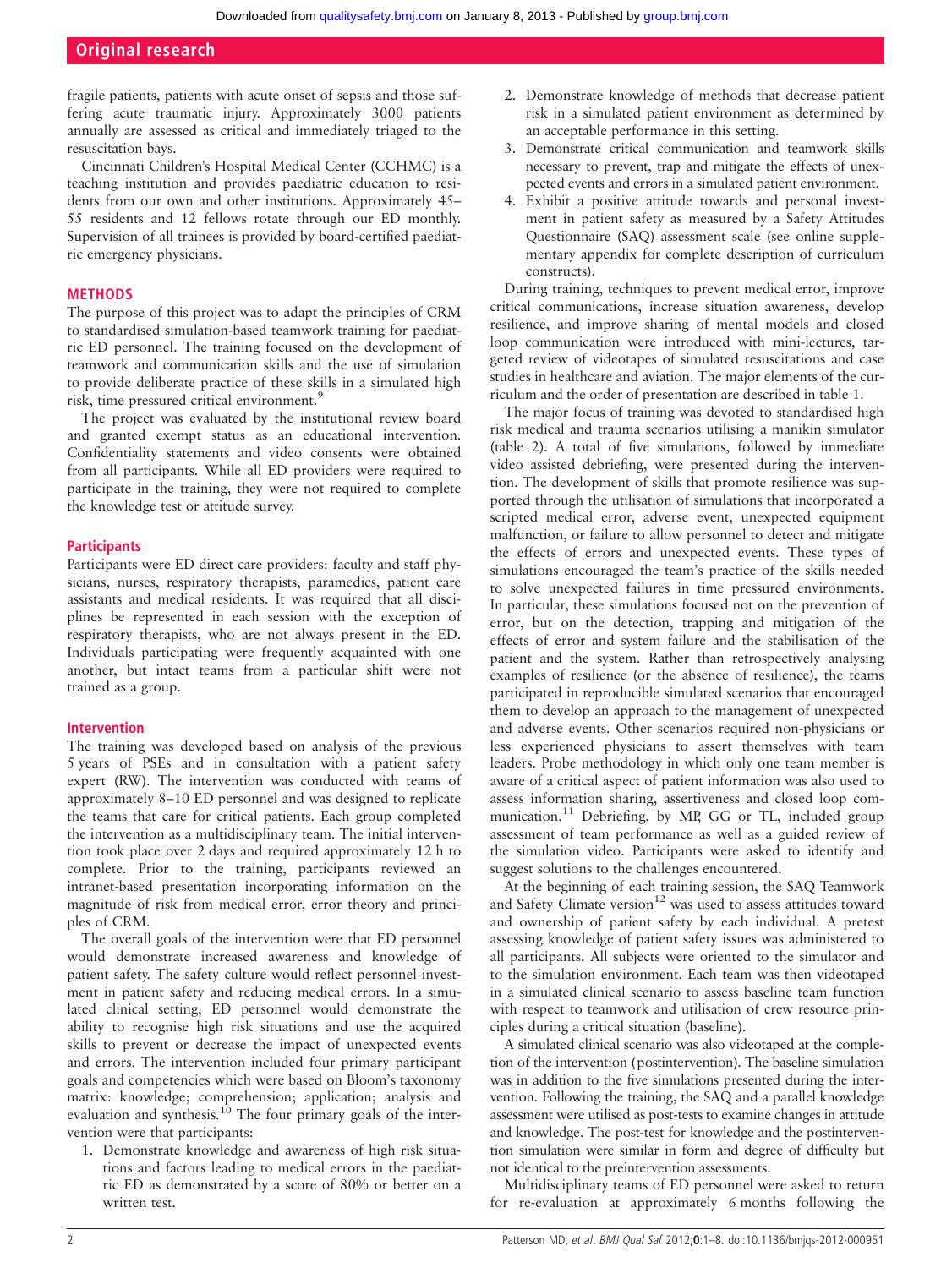|  | Table 1 Patient safety curriculum elements and order of delivery |  |
|--|------------------------------------------------------------------|--|
|--|------------------------------------------------------------------|--|

| <b>Curriculum element</b>                                                                        | <b>Delivery method</b>                         | <b>Content</b>                                                                                                                                                                                                                                                                                                                                                                                                                                          |
|--------------------------------------------------------------------------------------------------|------------------------------------------------|---------------------------------------------------------------------------------------------------------------------------------------------------------------------------------------------------------------------------------------------------------------------------------------------------------------------------------------------------------------------------------------------------------------------------------------------------------|
| Prework (advance organiser)<br>Mandatory completion by participants<br>prior to attending course | Intranet-based and<br>interactive              | Scope and type of medical errors<br>Paediatric ED as a high risk environment<br>A systems approach to error<br>Development of CRM and its impact in aviation<br>CRM concepts and techniques<br>Definition of teams, communication techniques and foundations of teamwork                                                                                                                                                                                |
| Day 1: Introduction to course                                                                    | Instructor presented                           | Standard orientation to simulation environment, simulator(s) and behavioural expectations<br>including confidentiality                                                                                                                                                                                                                                                                                                                                  |
| Initial simulation and debriefing<br>(baseline)                                                  | <b>Simulation</b>                              | Critical trauma patient. Team's initial exposure to simulation and video assisted debriefing with<br>emphasis on teamwork and communication                                                                                                                                                                                                                                                                                                             |
| ED as a high risk environment                                                                    | Mini-lecture                                   | Scope and magnitude of error, ED as a high risk environment, types of errors, systems approach to<br>error                                                                                                                                                                                                                                                                                                                                              |
| Aviation case study video and<br>facilitated discussion                                          | Video simulation of Tenerife<br>disaster       | Participant analysis of the factors that led to this disaster.<br>Discussion linking high risk elements of this situation to the ED                                                                                                                                                                                                                                                                                                                     |
| <b>CRM</b> principles                                                                            | Mini-lecture including video                   | CRM principles, teamwork and communication techniques, videos illustrating CRM techniques                                                                                                                                                                                                                                                                                                                                                               |
| Simulation and debriefing                                                                        | Simulation                                     | Critical medical patient presenting with shock and experiencing iatrogenic adverse drug event                                                                                                                                                                                                                                                                                                                                                           |
| Situational awareness and obstacles to<br>teamwork                                               | Mini-lecture and interactive<br>video exercise | Video exercise demonstrates the difficulty of maintaining situation awareness in face of multiple<br>competing demands for attention.<br>Situation awareness deficit in video exercise linked to complex and competing demands in ED                                                                                                                                                                                                                    |
| Simulation and debriefing                                                                        | Simulation                                     | Critical medical patient with infrequently seen condition requiring rapid stabilisation. Entire team<br>needs to actively participate to complete successfully                                                                                                                                                                                                                                                                                          |
| Day 1: Summary and evaluation                                                                    | Instructor facilitated                         | Debriefing of day's activities, questions, summary                                                                                                                                                                                                                                                                                                                                                                                                      |
| Day 2: Introduction and summary of<br>day 1 activities                                           | Instructor facilitated                         | Brief summary of key CRM concepts and behavioural expectations. Day 2 activities emphasise<br>utilisation of the techniques and tools presented during day 1                                                                                                                                                                                                                                                                                            |
| Simulation and debriefing<br>Three scenarios presented and<br>debriefed consecutively            | Simulation                                     | Critical trauma patient requiring rapid stabilisation. Scripted authority gradient and team leader's<br>actions result in severe complications if not addressed by team. Authority gradient, assertive<br>statements and 'pinch' addressed<br>Critical medical patient. An equipment malfunction prevents delivery of adequate tidal volume to<br>patient. Team members need to identify the cause and address the patient's deteriorating<br>condition |
|                                                                                                  |                                                | Critical medical patient with confusing presentation. Team needs to identify alternative aetiologies<br>of presentation as well as address iatrogenic complications of therapy                                                                                                                                                                                                                                                                          |
| Day 2: Summary and evaluation                                                                    | Instructor facilitated                         | Debriefing, summary, course evaluation, knowledge test and SAQ completion                                                                                                                                                                                                                                                                                                                                                                               |

CRM, crew resource management; ED, emergency department; SAQ, Safety Attitudes Questionnaire.

intervention to repeat a parallel knowledge test, a SAQ, and to be videotaped and debriefed on several scenarios over a 2–3 h time frame. Teams returning for re-evaluation were also designed to replicate the multidisciplinary team caring for critical patients in the ED. Though the teams that trained together in the initial intervention did not return intact for the re-evaluation, all the roles were represented in the re-evaluation

|                                            | Table 2 Scenarios utilised in simulation training                                                                                                                                                                                                                                                                                                                                             |
|--------------------------------------------|-----------------------------------------------------------------------------------------------------------------------------------------------------------------------------------------------------------------------------------------------------------------------------------------------------------------------------------------------------------------------------------------------|
| <b>Simulation</b><br>scenarios<br>utilised |                                                                                                                                                                                                                                                                                                                                                                                               |
| <b>Medical</b>                             | Status asthmaticus with a faulty bag-mask-ventilation setup<br>Rigid chest as complication of fentanyl overdose<br>Tricyclic antidepressant overdose<br>Cardiogenic shock following associated with cardiomyopathy<br>Complications of rapid sequence induction in patient with<br>congenital myopathy<br>Myocardial infarction in adult patient resulting in ventricular<br>tachyarrhythmias |
| <b>Trauma</b>                              | Haemorrhagic shock secondary to blunt abdominal trauma<br>Blunt trauma resulting in unstable pelvic and femur fractures<br>Gunshot wound to left posterior hemi-thorax                                                                                                                                                                                                                        |
|                                            | A number of these scenarios were scripted to include authority gradients,<br>malfunctioning equipment and so on.                                                                                                                                                                                                                                                                              |

teams. The re-evaluation allowed assessment of the persistence of knowledge and attitude changes. Simulation 'practice' also served to reinforce the desired teamwork behaviours.

Actual paediatric resuscitations in the ED resuscitation bay were video recorded and compared with preintervention and postintervention video recordings to assess performance, teamwork and incorporation of CRM principles in actual patient care. A modified University of Texas Behavioral Markers for Neonatal Resuscitation Scale (more recent teamwork scales were not published at the time) was used to assess teamwork skills in the initial (baseline) and postintervention simulations, as well as teamwork behaviours in the resuscitation bay.<sup>13</sup>

#### Data sources/collection

#### Measures

The patient safety knowledge assessments were developed by the authors to evaluate participants' understanding and retention of key concepts presented in the prework and during the intervention itself. Parallel forms of the assessment were administered at the beginning of the intervention, at the completion of the intervention and at the re-evaluation (all three versions are available in the online supplementary appendix). The post-test and re-evaluation knowledge assessments were similar in form and degree of difficulty but not identical to the preintervention assessment. The knowledge assessment was focused on concepts previously identified as challenging in our ED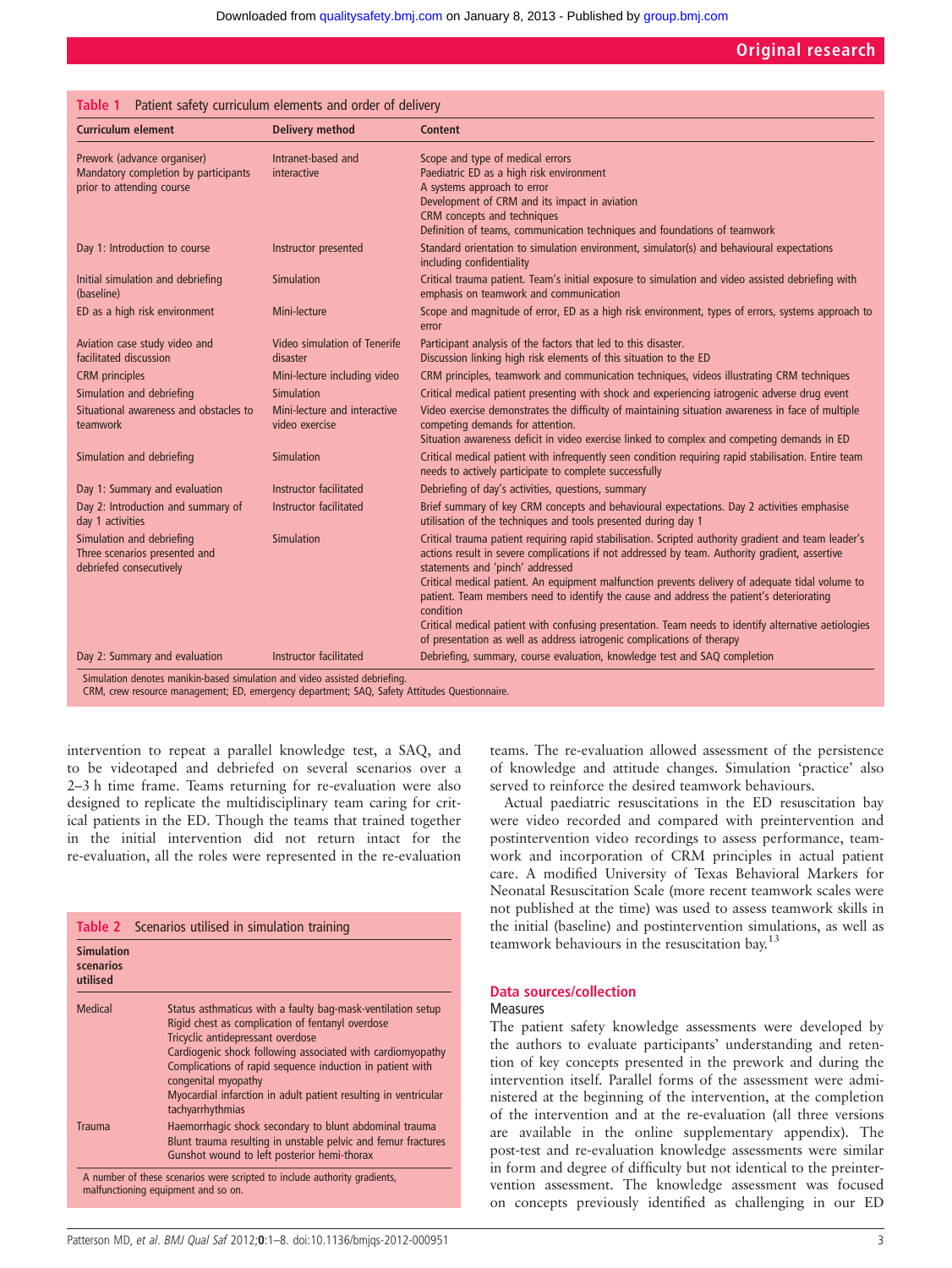environment. Certain questions that were believed to be highly relevant to our ED were included in all three forms of the assessment. The authors agreed that the final knowledge assessments have high face validity for our environment.

The SAQ Teamwork and Safety Climate version (see online supplementary appendix) was developed from the Flight Management Attitudes Questionnaire, a tool used to assess flight crew's attitudes regarding: teamwork, speaking up, communication, collaboration decision making and leadership.<sup>12</sup> The Teamwork and Safety Climate version uses a 5-point Likert scale, and is comprised of 14 items assessing teamwork climate and 13 items assessing safety climate. Some items are reverse (or negatively) worded. The survey has been validated with more than 10 000 healthcare providers in more than 200 clinical units.12 The SAQ has been demonstrated to have test and retest reliability of 0.85–0.90 and Cronbach  $\alpha$  values of 0.75–0.88.<sup>12</sup> <sup>14</sup> A minimum acceptable safety culture score on the SAQ has been set at 60% with a 'goal' of 80%–100%.<sup>15</sup>

A modification of the Behavioral Markers for Neonatal Resuscitation Scale<sup>13</sup> (see online supplementary appendix) was used to assess teamwork and communication in the simulated and clinical setting. This tool was based on the Line Operations Safety Audit, a tool used in aviation to assess cockpit teamwork and CRM behaviours during more than 5000 flights. The Behavioral Markers scale was developed to assess teamwork and communication skills during neonatal resuscitations. At the time this intervention began, it was one of the few existing teamwork behaviour scales and the domains addressed in the scale are not specific to neonatal resuscitations. This scale has the advantage of prior use in a number of projects and explicit guidance detailing its use.16–<sup>19</sup> Inter-rater agreement for observation of the various behaviours has ranged from fair to good for most behaviours (κ of 0.41–0.80) with the exceptions of workload management, vigilance and leadership for which inter-rater agreement was slight  $(\kappa=0.21-0.41)^{16}$  in previous studies; teams that scored higher in vigilance and information sharing on this scale made proportionally fewer errors during actual neonatal resuscitations than those with lower scores in these areas.<sup>19</sup> Performance on this scale has also been weakly but positively correlated with team compliance with neonatal resuscitation programme standards.16 These results seem to indicate good content and construct validity and fair to good reliability.

#### Analysis

The SAQ was analysed using the Friedman's test (for ordinal data). Knowledge assessments were analysed with repeated samples Analysis of Variance (ANOVA). The Behavioral Markers scale was used to analyse simulated clinical scenarios as well as videos recorded in the actual ED resuscitation bay. This provided us with means to compare teamwork behaviours preintervention and postintervention. These were analysed using a Friedman's test.

Pretest and post-test results of patient safety knowledge and the SAQ were collected during the training intervention. These were again measured at the re-evaluation. This information was entered in an SPSS database.

Five paediatricians with medical education interest and expertise were trained as behavioural raters. These paediatricians were not associated with the ED and were blinded as to whether the video was baseline or postintervention. They provided a consistent core of raters.

All resuscitations in the EDs shock trauma bays are videotaped for performance/quality improvement. To evaluate the transfer of teamwork behaviours from the simulated setting to

#### Table 3 Percentage of participants by role in initial intervention and re-evaluation

| Participant role          | Intervention percentage<br>of participants                                                                                                                               | Re-evaluation percentage<br>of participants                                          |
|---------------------------|--------------------------------------------------------------------------------------------------------------------------------------------------------------------------|--------------------------------------------------------------------------------------|
| <b>RN</b>                 | 46.7                                                                                                                                                                     | 54                                                                                   |
| <b>RT</b>                 | 3.5                                                                                                                                                                      | 3.9                                                                                  |
| EMT-P                     | 3.8                                                                                                                                                                      | 3.9                                                                                  |
| Patient care<br>assistant | 6.9                                                                                                                                                                      | 7.2                                                                                  |
| <b>MD-faculty</b>         | 8.7                                                                                                                                                                      | 11.3                                                                                 |
| <b>MD-clinical</b>        | 8.8                                                                                                                                                                      | 9.9                                                                                  |
| <b>MD-fellow</b>          | 4.5                                                                                                                                                                      | 6.6                                                                                  |
| MD-resident               | 13.1                                                                                                                                                                     | 1.3                                                                                  |
| Other                     | 4.5                                                                                                                                                                      | 1.6                                                                                  |
|                           | EMT-P, paramedic; MD-faculty, Pediatric emergency faculty physician; MD-clinical,<br>physician (post-graduate trainee); RN, registered nurse; RT, respiratory therapist. | pediatrician; MD-fellow, pediatric emergency fellow physician; MD-resident, resident |

the actual patient care setting of our bays, we planned to analyse 15%–20% of these resuscitations using the same behavioural scale and the same raters as in our evaluations of simulation scenarios.

#### RESULTS

A total of 289 individuals participated in the initial simulationbased training. Overall, 33 classes were conducted from March of 2005 through March of 2008. In all, 151 participants attended a re-evaluation during 36 re-evaluation classes. The significant difference in those that attended an initial intervention but not a re-evaluation was largely due to staff turnover.

In all, 77% of the participants were female and almost 50% were nurses.

The average number of years of experience was 5.5 with a range of 0–30 years. Approximately 50% of participants had 3 or fewer years of experience. The proportion of individuals participating in the initial intervention and the re-evaluation by role is shown in table 3.

#### **Knowledge**

Tests of knowledge were conducted at baseline, immediately after the intervention and at the re-evaluation (table 4). The re-evaluations occurred at a mean of 10.2 (SD 4.8) months after the initial intervention. A repeated measures ANOVA with a Greenhouse-Geisser correction determined that the mean test scores differed significantly between time points. (F (1.77, 183.99)=114.63, p< 0.001). Post hoc tests using the Bonferroni correction revealed that there were significant differences between baseline and postintervention scores as well as between baseline and re-evaluation scores  $(p<0.001$  for both comparisons). Cohen's d was calculated to estimate the magnitude of effects. The value of 1.0 from preintervention to postintervention indicates a large effect size while the effect size from postintervention to re-evaluation is 0.42 indicating a moderate effect. There is a statistically significant difference between the postintervention and re-evaluation scores as calculated by a paired samples Student t test with p<0.001. This indicates a significant loss of knowledge at the re-evaluation compared with immediate postintervention scores. However, the level of knowledge at the re-evaluation is still significantly higher than at the baseline evaluation. This indicates a sustained improvement in knowledge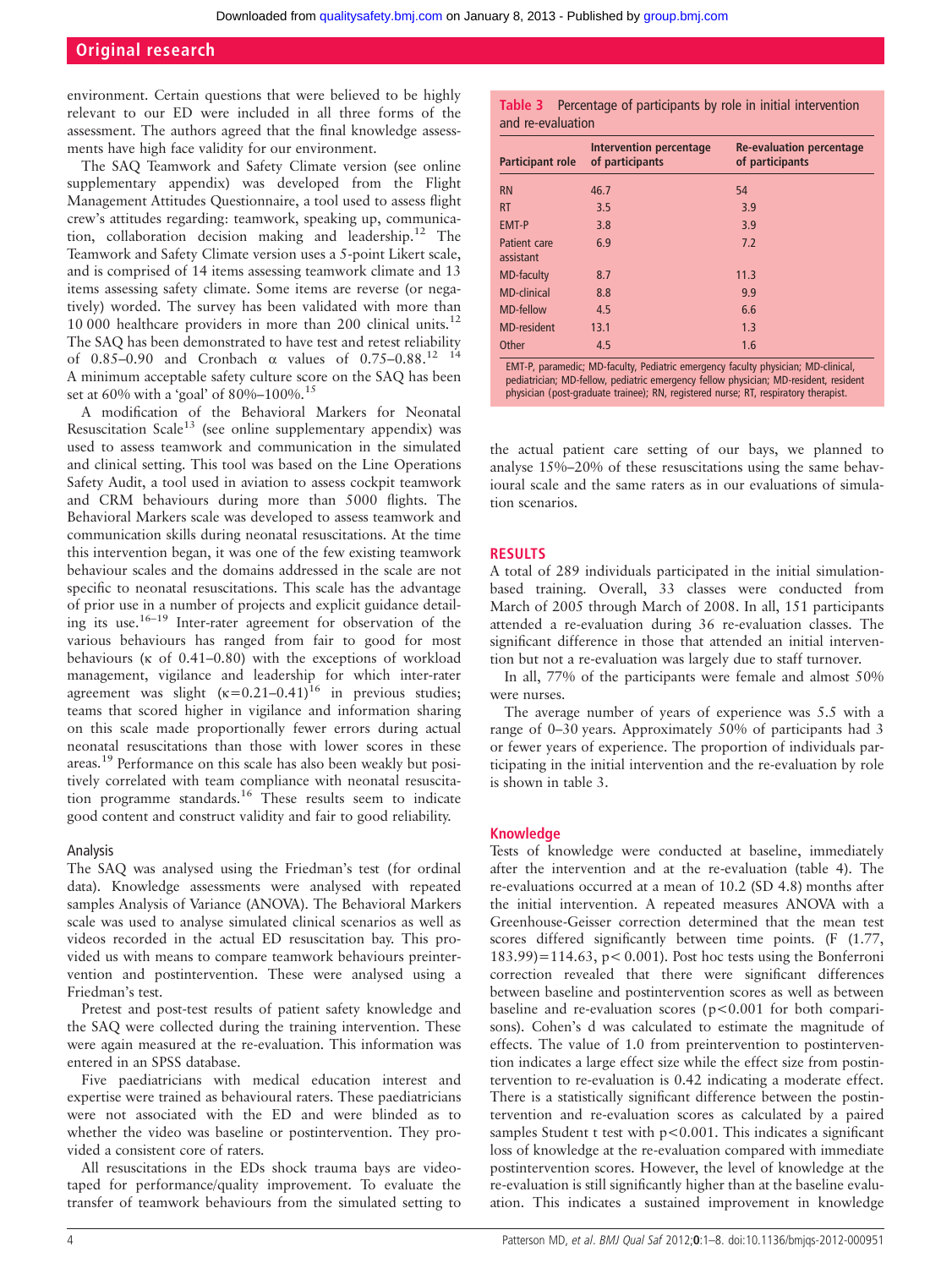| <b>Outcome measure</b> |                           | <b>Baseline</b><br>$(N=289)$ | <b>Postintervention</b><br>$(N=289)$ | Cohen's d baseline to<br>postintervention | <b>Re-evaluation</b><br>$(N=151)$ | Cohen's d postintervention<br>to re-evaluation | p Value |
|------------------------|---------------------------|------------------------------|--------------------------------------|-------------------------------------------|-----------------------------------|------------------------------------------------|---------|
| Knowledge mean         |                           | 86%<br>SD 9.8%               | 96%<br>SD 5.8%                       | 1.0                                       | 93%<br>SD 7.3%                    | 0.42                                           | < 0.001 |
|                        | Repeated samples ANOVA    | Range 50-100                 | Range 80-100                         |                                           | Range 65-100                      |                                                |         |
| <b>Attitudes SAQ</b>   |                           |                              |                                      |                                           |                                   |                                                |         |
|                        | Friedman's Safety climate | 69.2                         | 73.1                                 | 0.38                                      | 75.0                              | 0.03                                           | < 0.001 |
|                        | (median)                  | SD 14.6                      | SD 15.6                              |                                           | SD 15.8                           |                                                |         |
|                        | <b>Teamwork</b>           | 73.2                         | 78.6                                 | 0.30                                      | 76.8                              | 0.02                                           | < 0.001 |
|                        | climate (median)          | SD 13.4                      | SD 13.3                              |                                           | SD 16.7                           |                                                |         |
|                        | Overall (median)          | 71.3                         | 75.9                                 | 0.31                                      | 74.1                              | 0.01                                           | < 0.001 |
|                        |                           | SD 12.5                      | SD 13.6                              |                                           | SD 14.4                           |                                                |         |

scores over baseline despite a 10-month interval between the intervention and the re-evaluation.

#### Attitudes

The SAQ was also administered at baseline, postintervention and at the re-evaluation and was analysed using the Friedman's test (table 4). There was a statistical difference in attitudes over time for teamwork, climate and overall:  $X^{2(2)} = 16.09$ , 26.33 and 16.32, respectively  $(p<0.001$  for all three categories). Post hoc analysis was conducted using the Wilcoxan signed ranks test with a Bonferroni correction applied for multiple comparisons, resulting in a significance level of p<0.017. The comparison of the preintervention and postintervention results indicated Z values of −4.9, −2.96 and −3.47 for climate, teamwork and overall. All three values were statistically improved following the intervention  $(p<0.01)$ . Postintervention and re-evaluation scores were also compared. The Z values were −0.85, −0.46 and −0.46 for climate, teamwork and overall, respectively. This indicated that the attitude changes seen following the intervention were not significantly diminished at the time of re-evaluation ( $p > 0.017$ ).

A Cohen's d was also calculated to estimate the magnitude of effect for the SAQ (table 4). The calculated values for effect size for preintervention to postintervention of the SAQ ranged from 0.30 to 0.38, indicating a small to medium effect size  $(d>0.2)$ and  $\leq 0.5$ ).<sup>20</sup> The effect size calculations from postintervention to re-evaluation were all < 0.10 indicating a minimal effect on attitude change in that interval.

#### Behaviour

In all, 45 pairs of videos were reviewed by five reviewers to assess changes in teamwork behaviours in the simulated setting from baseline to postintervention. An additional 35 videos from the re-evaluation phase were also evaluated. Reviewers were blinded as to whether the video was recorded at baseline or postintervention. Two reviewers independently rated each video. A modified Behavioral Markers for Neonatal Resuscitation Scale was used to evaluate observability of the behavioural markers and the frequency of these behaviours. These scores were analysed using the Friedman's test to compare the baseline, postintervention and re-evaluation scores. The median observability scores at baseline, postintervention and re-evaluation scores were 3.6, 3.4 and 3.4, respectively. The  $X^{2(2)} = 2.0$ , p > 0.05. The median frequency scores at baseline, postintervention and re-evaluation were 3.6, 3.0, and 3.0, respectively;  $X^{2(2)} = 4.0$ , p>0.05. To assess concordance of rating by the video reviewers the eta coefficient (nominal by ordinal data) was calculated for

14 'control videos'. The eta coefficient was between 0.62 and 1.0 for the sample of videos reviewed. This indicated a moderate rate of concordance between the reviewers. Only 12 videos from the ED resuscitation bay were reviewed. This was due to technical difficulties associated with a change in the video recording system in the ED during enrolment.

#### Participant experience

CCHMC participants ranked the value of this training highly. Day 1 evaluations had an overall score of 4.6 on a 5-point Likert scale, with a median score of 4.7. The day 2 evaluations had an overall score of 4.8 on a 5-point Likert scale, with a median score of 5.

#### Unexpected results

#### Reduction of PSEs in the ED

At the time of the implementation of this training the ED had experienced 12 PSEs during the previous 5 years. The entire institution had embarked on a strategic effort to reduce PSEs. Multiple interventions were employed throughout the institution in an effort to meet this goal, including mandatory 3 h error prevention classroom training and yearly online safety modules for all healthcare providers. At this time, the ED was the only clinical unit utilising multidisciplinary simulation-based training. During the 2555 days since the beginning of this project, only two PSEs have occurred in the ED with the longest interval between PSEs being 1425 days. In the two PSEs that occurred during this time frame, each patient was cared for by several services and each involved a higher than usual number of handoffs of care. Though these factors are known risks for patient safety, this again speaks to the reality that safety is a dynamic state and not one that is ever fully achieved. During the initial 3 years of this project, the institution as whole did not experience a decrease in the rate of PSEs despite other interventions aimed at reducing PSEs.

## **DISCUSSION**

## **Summary**

Our goal was to demonstrate the effectiveness of simulationbased training in improving patient safety. The findings demonstrate this training resulted in improvements in knowledge, safety attitudes and changes in behaviour in the simulated setting. We were able to demonstrate significant and sustained improvements in knowledge of and attitudes toward communication and teamwork behaviours. Challenging aspects of this project include the different educational levels and functions of the learners as well as the 'built-in' medical hierarchy.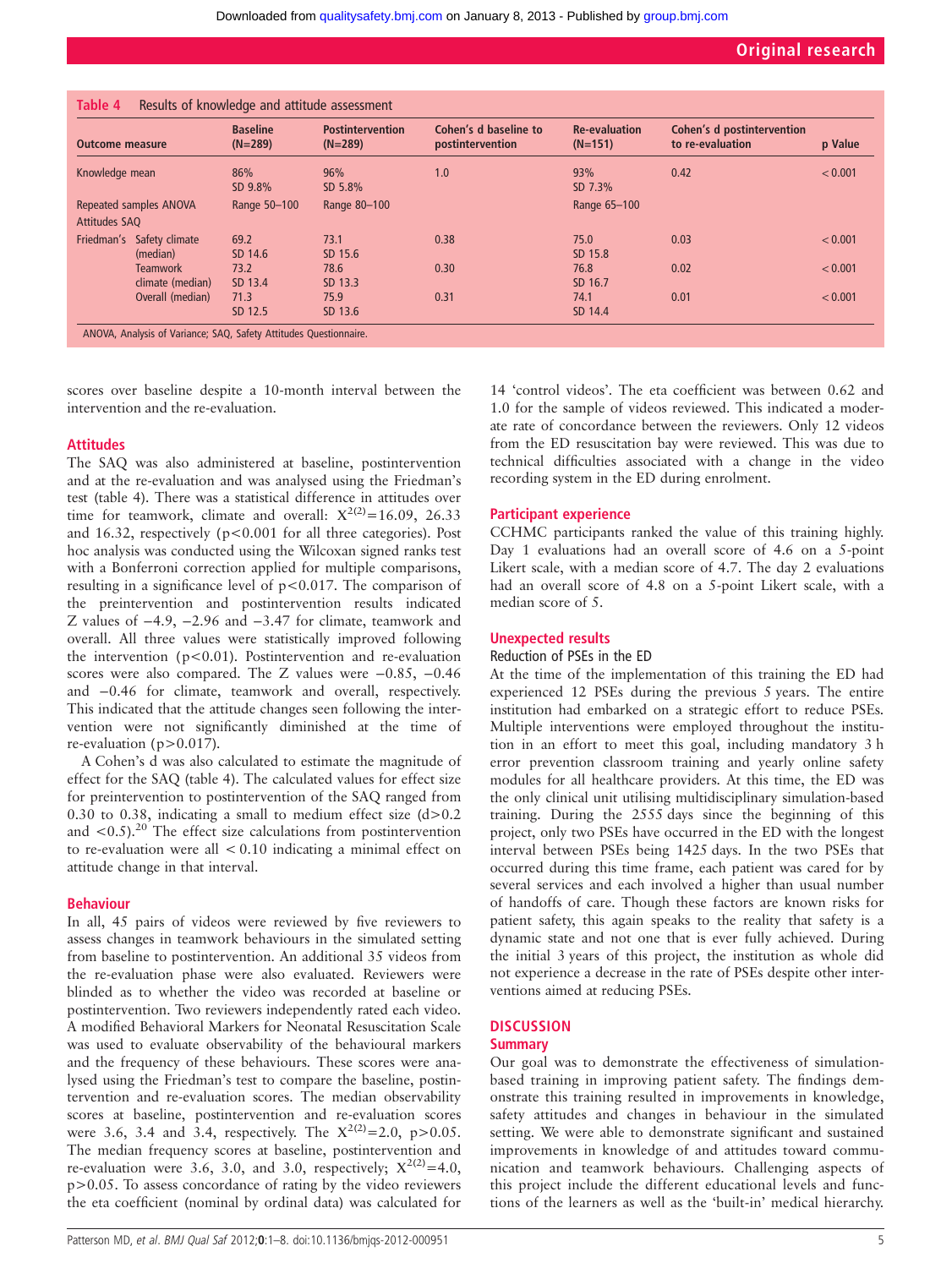Though paediatrics is perhaps less hierarchical than some other medical specialties, there is still discomfort or reluctance on the part of less influential personnel to assert their concerns. We addressed this in several ways. First, in the simulation lab we oriented all participants to the 'rules of engagement.' These rules mandate respect for all team members. We intentionally flattened the hierarchy during training by using first names for all participants. We used video recordings to illustrate certain concepts and to provide examples of positive and negative teamwork behaviours. In this setting, observable communication and teamwork behaviours were the primary goal and evaluation focus. Second, the intervention included training in respectful assertion and voicing of concerns (deference to expertise, advocacy and inquiry) and closed loop communication as well as opportunities for less powerful team members to practice these skills in a simulated setting. Burke et al have stated,'...it does no good if team members cross check and monitor one another's actions if when something out of the ordinary is recognized no one speaks up due to fear of reprimand.' 21

The video reviews did not demonstrate a significant change in behaviour as measured by the Behavioral Markers of Neonatal Resuscitation Scale. It is feasible that the behavioural markers scale used was not sensitive to the changes in behaviour that occurred. Since the initiation of this study, additional scales of teamwork behaviour have been validated and published including the ANTS and Mayo scales.<sup>22–24</sup> These scales include assessment of behaviours that are not evaluated in the Behavioral Markers of Neonatal Resuscitation Scale. For example, the Mayo scale includes elements specifically assessing cross monitoring by team members, involvement of all team members, role clarity, closed loop communication, assertive statements and situation awareness.<sup>24</sup> While communication and vigilance are included in a general way in the Behavioral Markers of Neonatal Resuscitation Scale, the description of these elements is much less specific than the description in the Mayo scale. Given the emphasis of the current intervention on behaviours such as closed loop communication, cross monitoring, assertive statements, maintaining situation awareness and the utilisation of all team resources, it is possible that had an alternative scale (specifically including these elements) been used as the assessment tool, a change in behaviour would have been detected in the video reviews.

Pronovost et al reported that change in attitude was most predictive of intensive care units personnel's ability to decrease bloodstream infections.25 There has been a substantial and sustained change in the number of PSEs in the clinical environment of our ED and ED personnel report anecdotally that there is a change in communication and behaviour. This suggests that the sustained improvement in the rate of PSEs is likely associated with the change in attitudes.

The decrease in PSEs during the initial period of this project was unexpected. We believed that changing the culture in a large urban ED would require a number of years. Though it is difficult to definitely ascribe the decrease in PSEs to this intervention alone, it is important to note that the ED was the only clinical unit employing simulation-based training at a time of significant focus and effort by the institution on reducing PSEs across the organisation. During this time, the hospital initiated a significant number of programmes employing other types of safety training and tools and did not realise the desired decrease in PSEs. Organisational initiatives that were initiated or ongoing during the simulation-based training included:

- ▸ Mandatory attendance of a formal 3 h didactic error prevention training course by all clinical personnel (physicians, nurses, respiratory therapists, technicians, etc)
- ▸ Institution of a 'safety coaches' programme associated with a behavioural observation tool and focused feedback
- Surgical checklist
- Institution of paediatric early warning system on inpatient units (classifying patients who are potentially unstable)
- Participation in Ohio Children's Hospital Solutions for Patient Safety Collaborative
- $\blacktriangleright$  Initiative to reduce surgical site infections
- ▸ Initiative to reduce adverse drug events
- ▸ Initiative to reduce catheter related blood stream infections
- ▸ Barcoding of medications
- Global trigger tool adoption
- ▸ Daily organisational safety briefings.

We have now converted the entire didactic portion of this training to an interactive course based in the institutional intranet. This provides a precourse assessment of knowledge and incorporates videos and other tools to deliver the concepts of communication and teamwork. This intranet-based course must be completed prior to attending the training and is accredited for continuing education credits. The simulation-based portion of the training has been condensed to 4 h. Since the completion of the initial project an additional 19 courses have been offered and 152 additional ED staff have completed the condensed 4 h simulation-based training.

#### Relationship of teamwork training, simulation and safety

Vincent and colleagues describe four team factors that ultimately affect the risk of medical error: 'verbal communication, written communication, supervision and seeking help, and structure of the team'.<sup>26</sup> In emergency medicine, Risser et al have described a teamwork behaviour structure that delineates five major goals for improving teamwork and incorporates principles of aviation CRM. These goals were developed through analysis of medical errors and determining how teamwork failure contributed to these errors. The five major areas of interest are: 'maintain team structure and climate, apply problem-solving strategies, communicate with the team, execute plans and manage workload and improve team skills'.<sup>27</sup> Both of these frameworks describe elements frequently incorporated in teamwork training.

Weaver et al reviewed the state of teamwork training in a 2010 article and identified 48 publications describing the use of teamwork training.<sup>28</sup> The 2010 systematic review of Rabol et al on classroom-based teamwork training identified generally high staff satisfaction, but similar to the review of Weaver et al, a shortage of work that relates teamwork training to clinical outcomes and improvements in patient safety.<sup>29</sup> This may be related to the absence of standardisation relative to this training and therefore an inability to define the components of teamwork training most likely to have a clinical effect.<sup>30</sup><sup>31</sup>

We identified several factors that differentiate this project from many others using 'teamwork training'. First, all ED personnel were required to participate in the initial training, as well as any individual hired into the ED since the project's completion. This ensures that all personnel have a similar foundation concerning behavioural expectations and attitudes related to communication and team behaviours. Second, the ED leadership has committed to, and simulation centre staff continue to provide, ongoing in situ simulations on all shifts. Though the primary purpose of these in situ simulations is related to identification of latent threats, they also provide an opportunity to reinforce teamwork and communication behaviours. We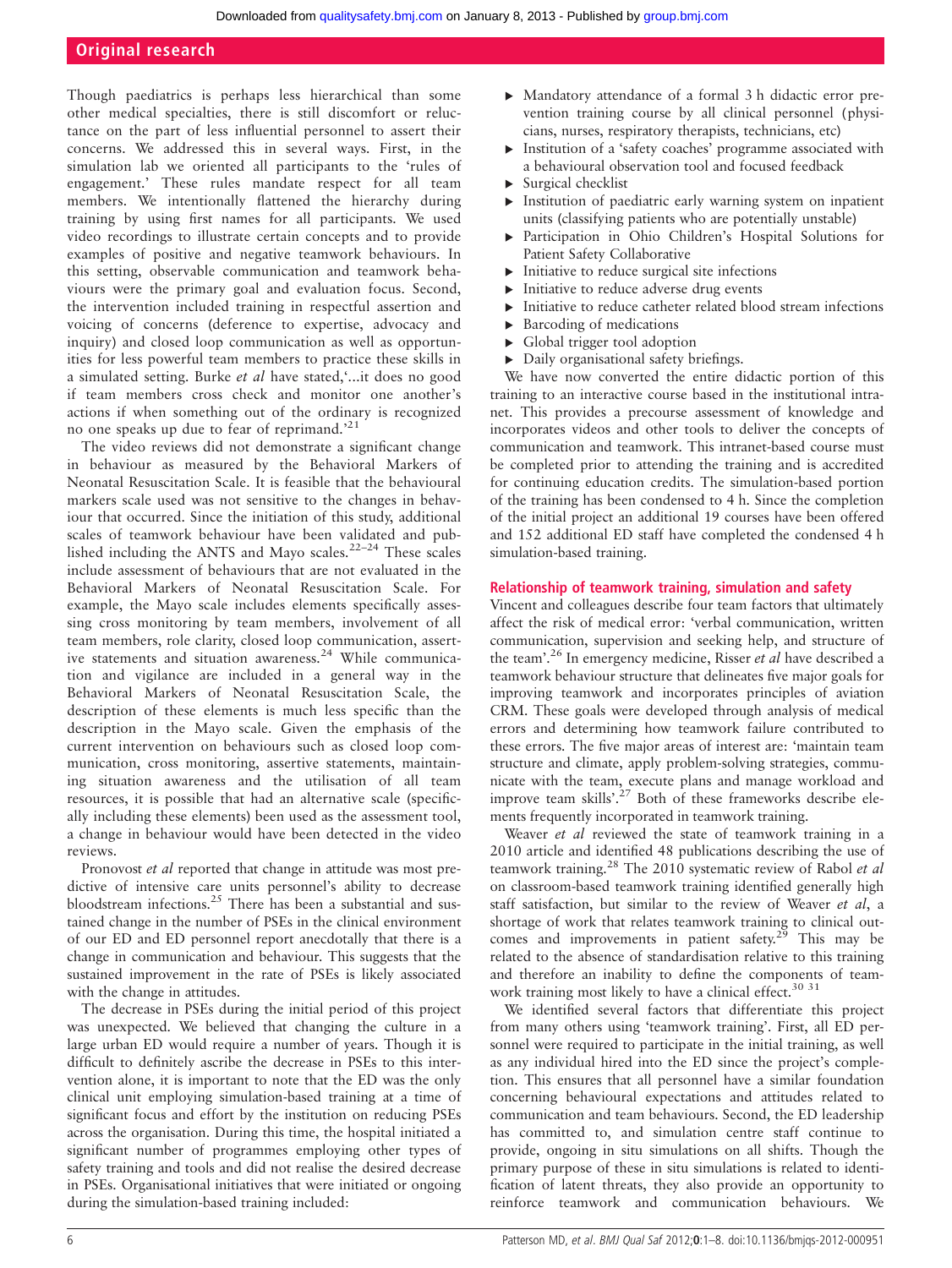theorise that the continued lower rate (though not the elimination) of PSEs in the ED is due in large part to the requirement for all new staff to participate in simulation-based training and the ongoing programme of in situ simulations. We believe that the ongoing emphasis on continuous training has allowed the ED to sustain these gains. The other critical distinction of the teamwork training described in this intervention was the significant proportion of the training that was simulation-based.

Simulation-based teamwork training has become more common over the last several years especially in critical care areas like EDs, intensive care units, labour and delivery and even frontline battlefield hospitals.<sup>32–38</sup> Simulation-based training as described by Riley et al and Siassakos et al has demonstrated positive clinical impact in perinatal patient outcomes, as have Capella *et al* in trauma patients.<sup>32 39 40</sup> The relationship of teamwork training, or more specifically the relationship of simulationbased teamwork training, to patient safety becomes fundamental. As described above, our institution had implemented a number of interventions directed at improving safety during the time this project was conducted. A substantial number of these interventions were directed at improving communication between healthcare providers, overcoming authority gradients and creating expectations of speaking up. However, none of these resulted in the desired change in clinical outcomes.

In examining why simulation-based teamwork training succeeded in reducing the number of PSEs in this environment, which already placed a heavy emphasis on patient safety, several possibilities emerge. First, simulation-based training results in higher levels of physiological stress in the participants (as measured by heart rate and salivary cortisol) compared with didactic educational methods.<sup>41–43</sup> Though it is not clear if these measures are comparable with those seen in actual clinical situations, clearly the participants are 'activated' and this experiential learning is more likely to be retained by the participant.

Second, simulation-based learning (especially when used with video assisted debriefing) allows healthcare providers to participate in high risk situations, the execution of errors and (subsequently) the detection, mitigation and recovery from those errors. The participant's experience of participation and reflection, reinforced by the video debriefing, makes the potential to harm patients very real to the participants. Simulation-based training requires the participation of all providers in an active, experiential fashion. Scenarios are scripted to provoke certain kinds of responses, including personal experiences of loss of situation awareness, recognition that the individual team member is not likely to possess all necessary information, the importance of sharing information, and the need for the entire team to work together to overcome unanticipated difficulties and malfunctions. The intellectual and emotional experience of these scripted simulations contradicts the strongly held belief system of many healthcare providers that virtue and vigilance will prevent medical errors. Providers come to realise that every healthcare provider will make mistakes; it is a question of when not if. The importance of team functioning and cross checking is brought to the fore in these types of simulation scenarios in a way that didactic training cannot match. It is likely that simulation-based training, which includes equipment malfunctions, incomplete information and infrequent, high risk events, also contributes to the attitudes necessary to pursue 'high reliability'. High reliability organisations are described as those that operate in unforgiving high risk settings, but have markedly fewer than expected failures. These organisations place a high priority on (among other things) heedful interrelating, sensitivity to operations, deference to expertise and preoccupation with

failure and cultivation of resilience.<sup>44</sup> Simulation-based training that incorporates infrequent and unexpected events, equipment malfunctions, and provider errors reinforces the importance of these concepts as well as providing the healthcare team the means to practice resilient behaviour.

Finally, simulation scenarios that are 'real enough' in terms of the contextual cues provoke the participants to reflect and recognise clinical situations that are similar to the simulations and identify previously unrecognised conditions as threats to patient safety. During the debriefings, a substantial number of latent hazards related to the clinical environment were identified by participants. Some of these latent hazards were well known to one group (eg, nursing) but unknown to physicians. While this has previously been reported with respect to in situ simulation, it has not been reported with respect to simulation occurring in a simulation centre. This experience and the reflection associated with it promoted identification and recall of latent threats in the actual clinical environment.

Overall, the emotional and behavioural engagement engendered by participation in simulation-based teamwork has the potential to change the participant's beliefs about the individual's and team's roles in patient safety and thereby lead to culture change within the microsystem.

#### **Limitations**

This intervention was associated with a decrease, but not the elimination of PSEs, in the target ED. Though it is tempting to attribute the decrease in the number of PSEs to the intervention described, it is impossible to do so definitively due to the number of potential confounders. These results should be interpreted with caution. Moving forward it becomes important to understand how or if the PSEs that did occur during the intervention could have been prevented by modifications to the intervention or alternative techniques. Replication of these results with a similar type of simulation-based teamwork training programme in other high risk clinical units would substantiate the behavioural and clinical effects of this type of training.

The knowledge assessment used in this intervention was focused specifically on the local environment and not independently validated. Though this measure was believed to demonstrate face validity, formal psychometric evaluation was not performed. Test/retest reliability was not believed to be appropriate due to the intervention between baseline and postintervention measures and the interval between the postintervention and re-evaluation measures.

The results did not demonstrate a measured change in behaviour in the simulated or clinical settings. While we theorise that alternative scales may have allowed us to detect a change, this is speculative. Replication of this intervention employing alternative scales would help us understand the strength of the behavioural changes.

Finally, one of our initial outcomes was the assessment of change in behaviour during clinical patient care in our trauma bays. We were limited in this assessment due to changes in our ED's video recording system. Resuscitations of actual patients were not recorded for a portion of enrolment due to this change and after this change the recordings were unavailable for review for a period. This affected our capability of assessing behavioural changes in the clinical setting.

#### Significance and implications

This project contributes to our knowledge of the value of simulation-based multidisciplinary training to improve safety for our patients. Our institution has come to value this type of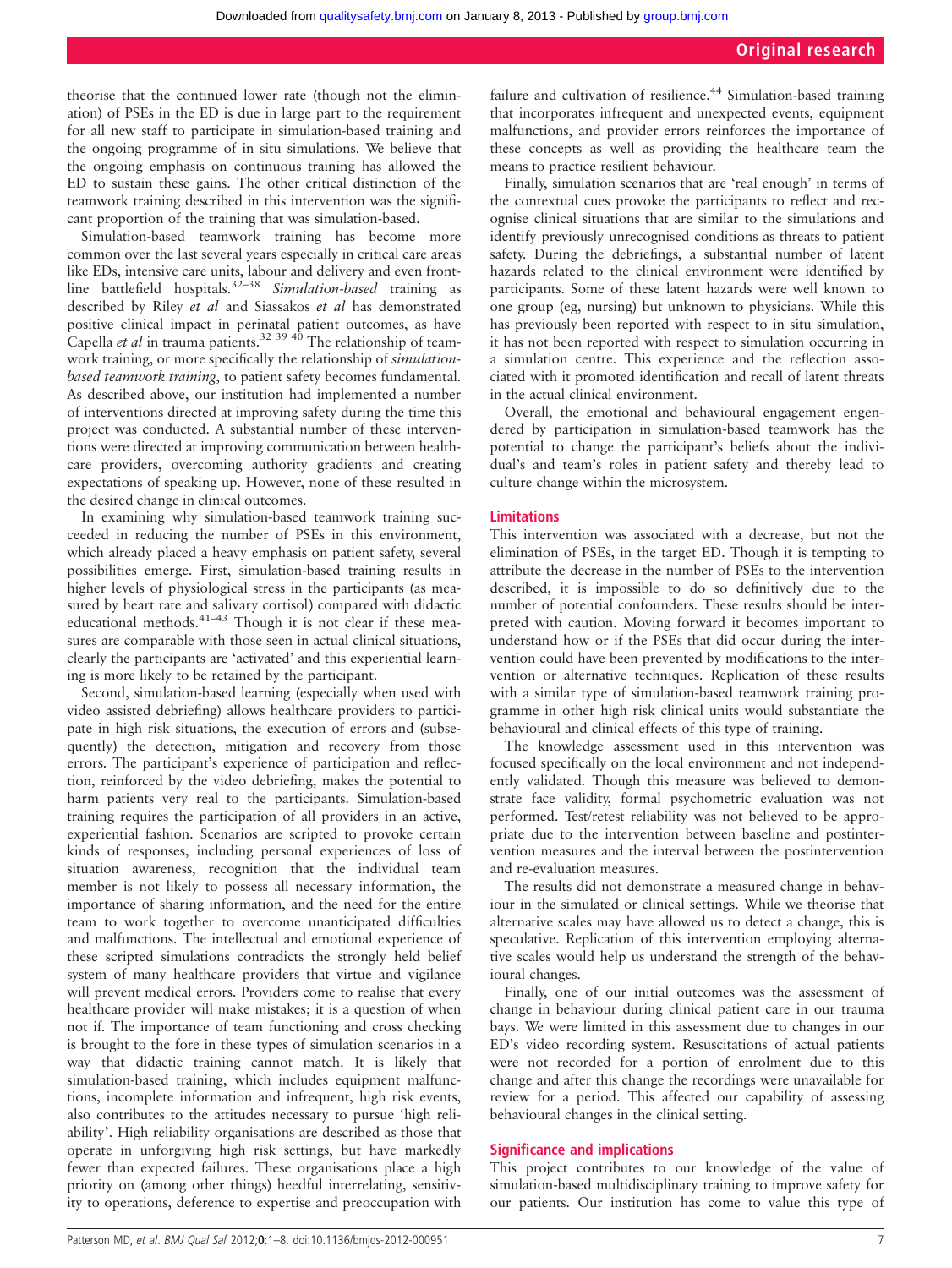training for teams operating in high risk units. Simulation training was expanded to accommodate a substantial increase in this type of training in all critical care areas.

As simulation-based training continues to develop, it is crucial that the factors that are most likely to result in sustained behaviour changes and reliable ways to measure these changes are identified. It is also critical that the optimum interval and method of reinforcing this training be clarified. We have used in situ simulation as a means to reinforce teamwork training, but there is little evidence as to the best method and optimal interval for retraining. Our experience also suggests that team training can be used to train for resilience, but research specifically addressing this is absent in healthcare simulation and remains one of the many unexplored areas of potential benefit in healthcare simulation.

Acknowledgements The authors would like to thank our contributors Jerome Bauer, Jennifer Manos, Michael Moyer, Tiffany Pendergrass, Brian Pio and Regina Taylor and David Gothard for their work on this project. Additionally, we would like to thank the support staff at the Center for Simulation, leadership of Cincinnati Children's Hospital Medical Center, and the emergency department physicians, nurses, respiratory therapists, paramedics and patient care assistants for their dedication to providing safer care and for their assistance in the completion of this project.

Contributors MP, TL and RW made substantial contributions to conception and design of the current project. MP, GG, TL and RW made substantial contributions to acquisition of data and/or the interpretation and analysis of data. MP, GG, TL and RW were involved in the drafting and/or revision of the article and approved the final version.

Funding The principal investigator and the research team gratefully acknowledge the support of this project from the Agency for Healthcare Research and Quality. Grant No. 5U18HS015841-02.

#### Competing interests None.

**Ethics approval** Cincinnati Children's Institutional Review Board.

Provenance and peer review Not commissioned; externally peer reviewed.

#### **REFERENCES**

- To err is human: building a safer health system. (Eds) Linda T Kohn, Janet M. Corrigan and Molla S. Donaldson, Washington, DC: National Academy Press, 2000.
- 2 Croskerry P, Wears RL, Binder LS. Setting the educational agenda and curriculum for error prevention in emergency medicine. Acad Emerg Med 2000;7:1194–200.
- 3 Chamberlain JM, Slonim A, Joseph JG. Reducing errors and promoting safety in pediatric emergency care. Ambul Pediatr 2004;4:55–63.
- 4 Miller MR, Pronovost PJ, Burstin HR. Pediatric patient safety in the ambulatory setting. Ambul Pediatr 2004;4:47–54.
- 5 Ghaleb MA, Barber N, Franklin BD, et al. The incidence and nature of prescribing and medication administration errors in paediatric inpatients. Arch Dis Child 2010;95:113–18.
- 6 Hostetler MA, Mace S, Brown K, et al. Emergency department overcrowding and children. Pediatr Emerg Care 2007;23:507–15.
- Rinke ML, Moon M, Clark JS, et al. Prescribing errors in a pediatric emergency department. Pediatr Emerg Care 2008;24:1–8.
- 8 Fernandez CV, Gillis-Ring J. Strategies for the prevention of medical error in pediatrics. J Pediatr 2003;143:155–62.
- 9 Kern T. Controlling Pllot Error: Culture, Environment and CRM. New York: McGraw-Hill, 2001.
- 10 Palomba CABT. Assessment essentials. first edn. San Francisco: Jossey-Bass, 1999.
- 11 Blum RH, Raemer DB, Carroll JS, et al. A method for measuring the effectiveness of simulation-based team training for improving communication skills. Anesth Analg 2005;100:1375–80.
- 12 Sexton JB, Helmreich RL, Neilands TB, et al. The Safety Attitudes Questionnaire: psychometric properties, benchmarking data, and emerging research. BMC Health Serv Res 2006;6:44–54.
- 13 Thomas EJ, Sexton JB, Helmreich RL. Translating teamwork behaviours from aviation to healthcare: development of behavioural markers for neonatal resuscitation. Qual Saf Health Care 2004;13(Suppl 1):i57–64.
- 14 Pronovost P, Sexton B. Assessing safety culture: guidelines and recommendations. Qual Saf Health Care 2005;14:231–3.
- 15 Paine LA, Rosenstein BJ, Sexton JB, et al. Assessing and improving safety culture throughout an academic medical centre: a prospective cohort study. Qual Saf Health Care 2010;19:547–54.
- 16 Thomas EJ, Sexton JB, Lasky RE, et al. Teamwork and quality during neonatal care in the delivery room. J Perinatol 2006;26:163-9.
- 17 Thomas EJ, Taggart B, Crandell S, et al. Teaching teamwork during the Neonatal Resuscitation Program: a randomized trial. J Perinatol 2007;27:409–14.
- 18 Thomas EJ, Williams AL, Reichman EF, et al. Team training in the neonatal resuscitation program for interns: teamwork and quality of resuscitations. Pediatrics 2010;125:539–46.
- 19 Williams AL, Lasky RE, Dannemiller JL, et al. Teamwork behaviours and errors during neonatal resuscitation. Qual Saf Health Care 2010;19:60-4.
- 20 Fritz CO, Morris PE, Richler JJ. Effect size estimates: current use, calculations, and interpretation. J Exp Psychol Gen 2012;141:2–18.
- 21 Burke CS, Salas E, Wilson-Donnelly K, et al. How to turn a team of experts into an expert medical team: guidance from the aviation and military communities. *Qual Saf* Health Care 2004;13(Suppl 1):i96–104.
- 22 Flin R, Maran N. Identifying and training non-technical skills for teams in acute medicine. Qual Saf Health Care 2004;13(Suppl 1):i80–4.
- Flin R, Patey R. Non-technical skills for anaesthetists: developing and applying ANTS. Best Pract Res Clin Anaesthesiol 2011;25:215–27.
- 24 Malec JF, Torsher LC, Dunn WF, et al. The mayo high performance teamwork scale: reliability and validity for evaluating key crew resource management skills. Simul Healthc 2007;2:4–10.
- 25 Pronovost P, Needham D, Berenholtz S, et al. An intervention to decrease catheter-related bloodstream infections in the ICU. N Engl J Med 2006;355:2725–32.
- 26 Vincent C, Taylor-Adams S, Stanhope N. Framework for analysing risk and safety in clinical medicine. BMJ 1998;316:1154–7.
- 27 Risser DT, Rice MM, Salisbury ML, et al. The potential for improved teamwork to reduce medical errors in the emergency department. The MedTeams Research Consortium. Ann Emerg Med 1999;34:373–83.
- 28 Weaver SJ, Lyons R, DiazGranados D, et al. The anatomy of health care team training and the state of practice: a critical review. Acad Med 2010;85:1746–60.
- 29 Rabol LI, Ostergaard D, Mogensen T. Outcomes of classroom-based team training interventions for multiprofessional hospital staff. A systematic review. Qual Saf Health Care 2010;19:e27.
- 30 Weaver SJ, Salas E, Lyons R, et al. Simulation-based team training at the sharp end: A qualitative study of simulation-based team training design, implementation, and evaluation in healthcare. J Emerg Trauma Shock 2010;3:369–77.
- 31 Rosen MA, Weaver SJ, Lazzara EH, et al. Tools for evaluating team performance in simulation-based training. J Emerg Trauma Shock 2010;3:353–9.
- 32 Capella J, Smith S, Philp A, et al. Teamwork training improves the clinical care of trauma patients. J Surg Educ 2010;67:439-43.
- 33 Deering S, Rosen MA, Ludi V, et al. On the front lines of patient safety: implementation and evaluation of team training in Iraq. Jt Comm J Qual Patient Saf 2011;37:350–6.
- 34 Fernandez R, Vozenilek JA, Hegarty CB, et al. Developing expert medical teams: toward an evidence-based approach. Acad Emerg Med 2008;15:1025–36.
- 35 Frengley RW, Weller JM, Torrie J, et al. The effect of a simulation-based training intervention on the performance of established critical care unit teams. Crit Care Med 2011;39:2605–11.
- 36 Guise JM, Lowe NK, Deering S, et al. Mobile in situ obstetric emergency simulation and teamwork training to improve maternal-fetal safety in hospitals. Jt Comm J Qual Patient Saf 2010;36:443–53.
- 37 Rosen MA, Salas E, Wu TS, et al. Promoting teamwork: an event-based approach to simulation-based teamwork training for emergency medicine residents. Acad Emerg Med 2008;15:1190–8.
- 38 Siassakos D, Fox R, Crofts JF, et al. The management of a simulated emergency: better teamwork, better performance. Resuscitation 2011;82:203–6.
- 39 Riley W, Davis S, Miller K, et al. Didactic and simulation nontechnical skills team training to improve perinatal patient outcomes in a community hospital. *Jt Comm J* Qual Patient Saf 2011;37:357–64.
- 40 Siassakos D, Hasafa Z, Sibanda T, et al. Retrospective cohort study of diagnosis-delivery interval with umbilical cord prolapse: the effect of team training. BJOG 2009;116:1089–96.
- 41 Wetzel CM, Black SA, Hanna GB, et al. The effects of stress and coping on surgical performance during simulations. Ann Surg 2010;251:171–6.
- 42 Harvey A, Nathens AB, Bandiera G, et al. Threat and challenge: cognitive appraisal and stress responses in simulated trauma resuscitations. Med Educ 2010;44:587–94.
- 43 Bong CL, Lightdale JR, Fredette ME, et al. Effects of simulation versus traditional tutorial-based training on physiologic stress levels among clinicians: a pilot study.  $Similarly 2010:5:272-8.$
- 44 Sutcliffe KM. High reliability organizations (HROs). Best Pract Res Clin Anaesthesiol 2011;25:133–44.